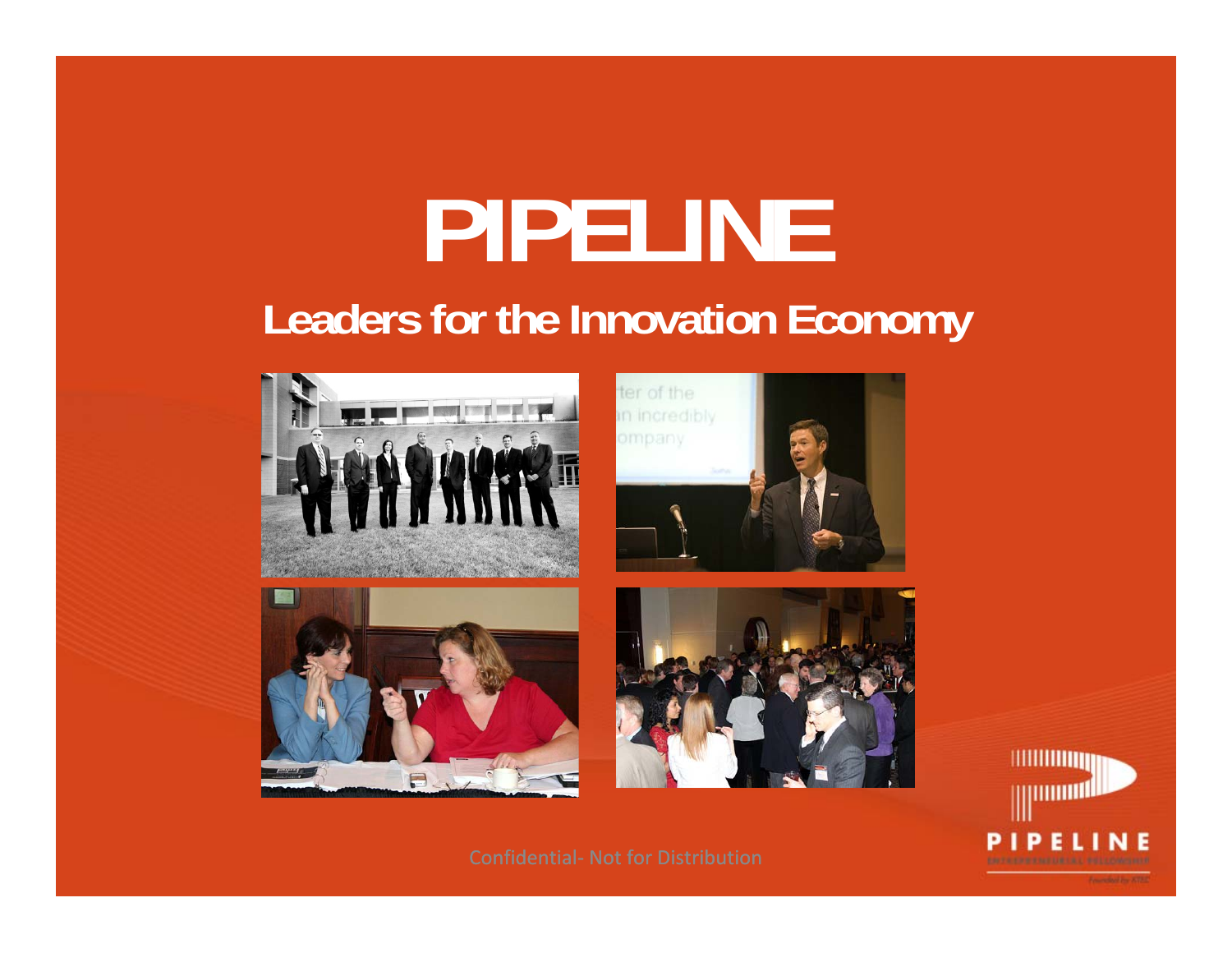### **New Model For Entrepreneurial Growth**

*"In my role at the Kauffman Foundation I get to see pretty much every project that people are working on that hope to bring a new crop of entrepreneurs to a city, a country, a university or a region.*

You see very few of them that are laser focused on truly building an *identifiable and scalable group of companies. I honestly couldn't name five– and PIPELINE is one of them."*

*Bo FishbackKauffman FoundationVice President of Entrepreneurship*

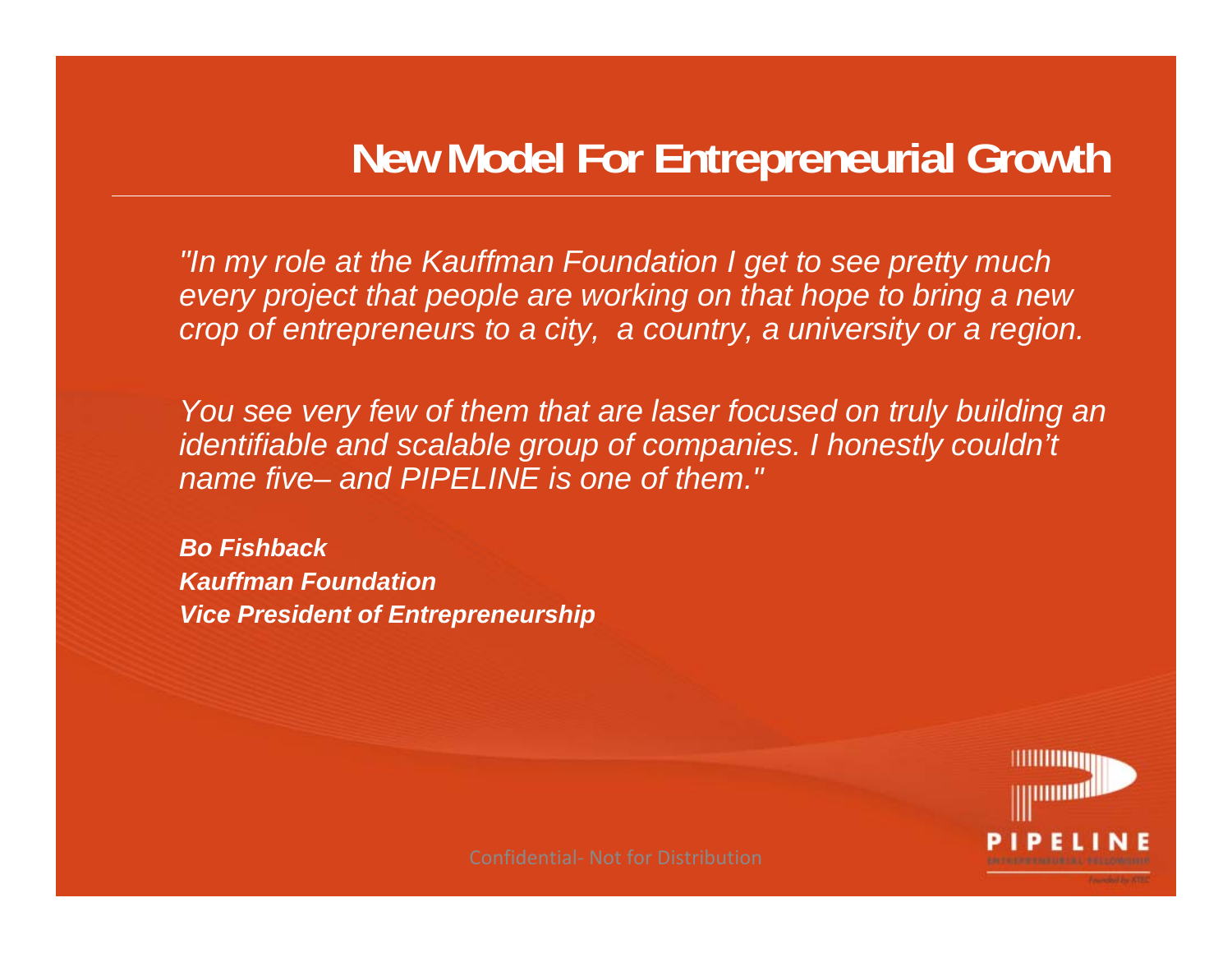## **How Do We Do This**?

- Modules intensive 3-day events intensives
- Mentors layers of mentors, private sector, resource providers and subject specific
- Peer Bonding Connecting isolated entrepreneurs to each other for support and networks
- Education National Experts Join Local Experts to teach, assist and coach
- Networks Aggressive Focus on increasing national, regional and local networks
- Alumni Program Keep Entrepreneurs Engaged to Build a Leadership Cadre of Entrepreneurs
- Community Raises Awareness and Dealflow of Regional Resource Providers (angel investors, etc)

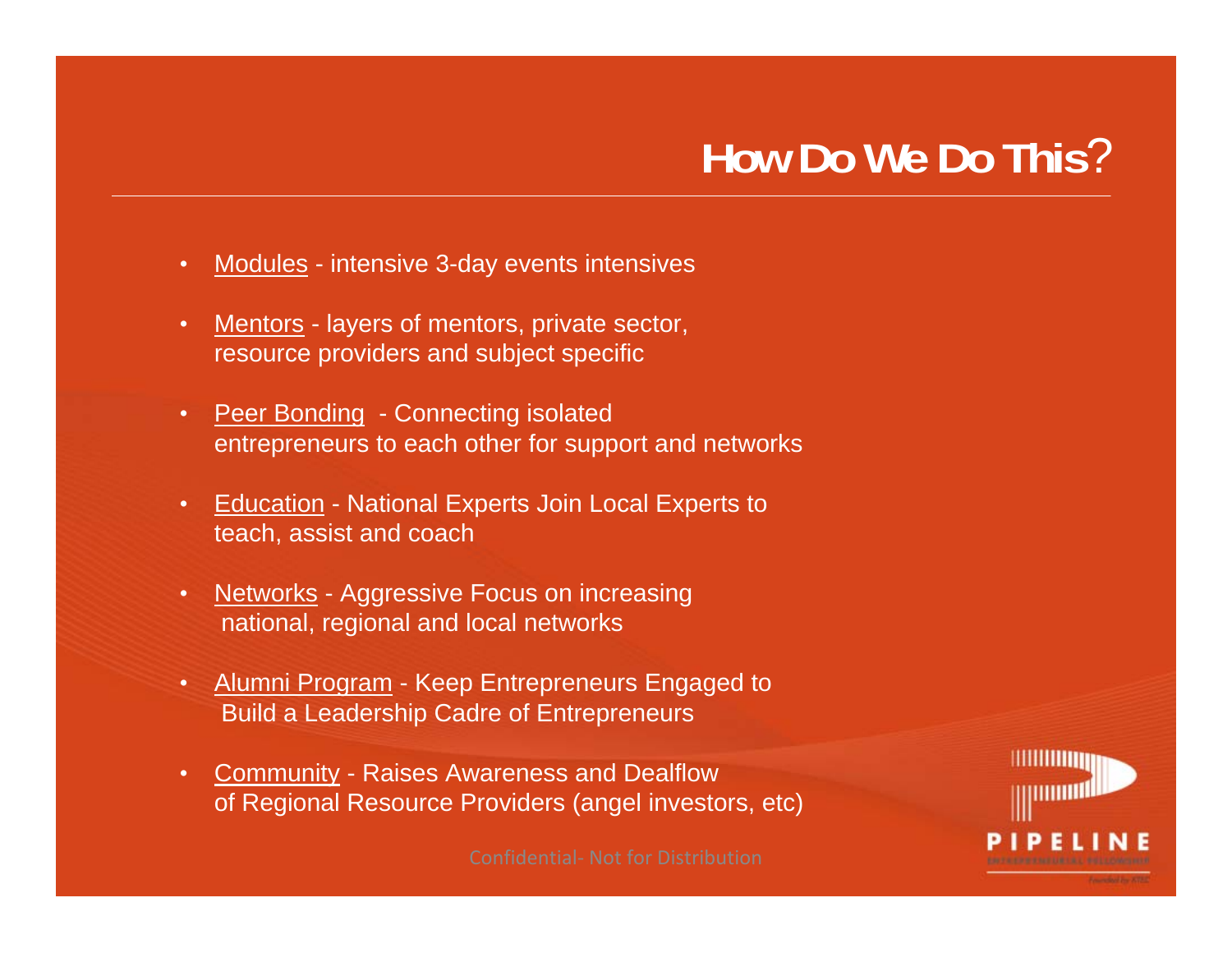## **What PIPELINE Does Best**

HIIIIIIIIIII

- Systematically identifies top technology entrepreneurs across wide geography - connects them to peers and resources to accelerate growth
- Elevates the state brand and builds out the ecosystem quickly
- Creates a dynamic mentoring process for entrepreneurs, including industry specific mentors that may not be physically located near the entrepreneur's business
- Dramatically increases networking for entrepreneurs exponentially increasing their networks in short amount of time.
- Integrates regional and national resource providers, such as investors, advisors, strategic partners and mentors and connects them to **entrepreneurs**
- Drives technology innovation and builds entrepreneurial ecosystem in the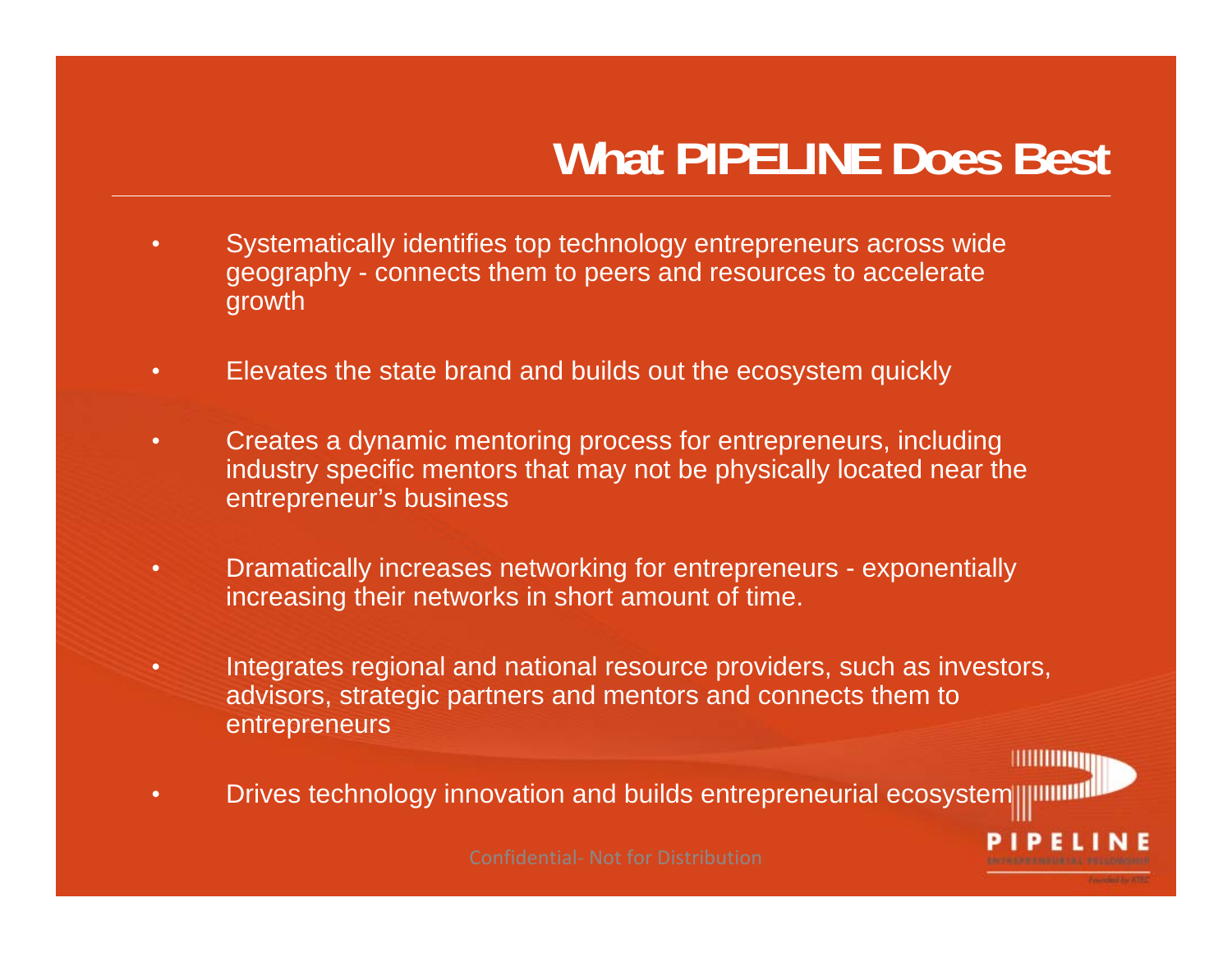## **Success Story: Alfred Botchway, Xenometrics**

**Xenometrics:** Non-clinical contract laboratory. Areas of expertise are safety pharmacology, ADME, toxicological testing and discovery support services designed to address pertinent pharmaceutical drug discovery and safety issues. (Stillwell, Kansas)

**PIPELINE Benefit:** Developed plan to scale his business (and dramatically increased business savvy as a scientist)

**Outcomes:** 3 months after graduation, acquired Bayer CropScience's Toxicology division

- Revenue increased from 4M- on track this year to hit 11M
- Grew from 28 to 85 high wage employees

*"PIPELINE gave me the tools, resources and confidence to make this major growth move to acquire Bayer's Toxicology division, increasing our revenue, employees and our plans for future growth. PIPELINE's impact cannot be underestimated." - Alfred Botchway*

**HIIIIIIIIII**